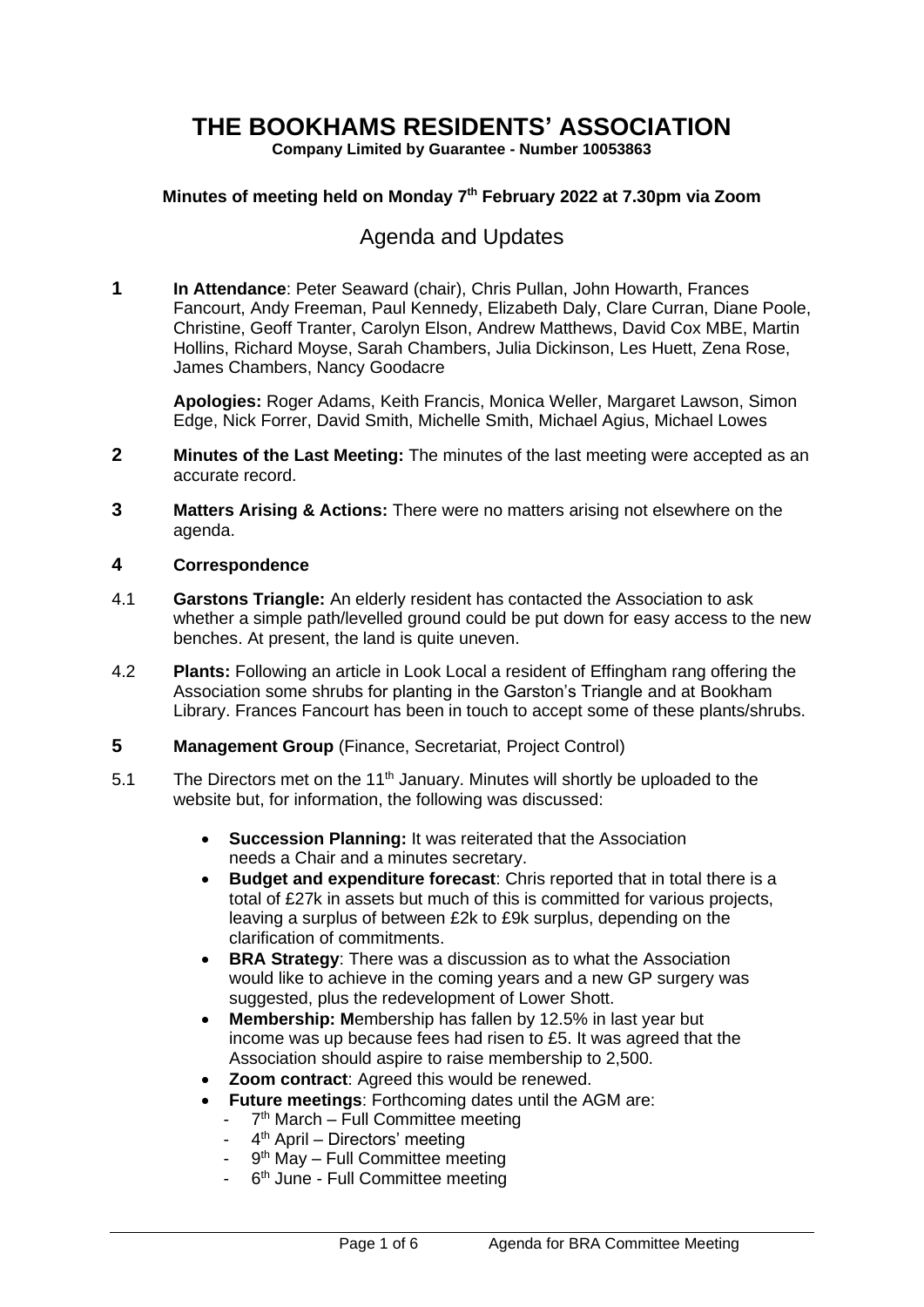- 5<sup>th</sup> July Director's meeting (TBC)
- 13<sup>th</sup> July AGM
- 5.2 **Planning Group:** The Planning Committee has met several times since the last Committee Meetings, and has written letter of representation to MVDC in regard to the following application:
	- **MO/2021/2227:** 25, Pine Dean, Bookham, Leatherhead, Surrey, KT23 4BT Description: Remove 1 No. fagus sylvatica/common beech (marked T1 on submitted plan) to ground level
	- **MO/2021/2250:** 8 Elmfield, Bookham KT23 3LQ Description: Erection of first floor front extension and attached front garage
	- **MO/2022/0025:** Wheate Cottage, 38 Church Road, Bookham KT23 3PW Description: Reduce sides and height on 1 No. silver birch tree (marked on submitted plan) sides by 1.5 metres and height by 3 metres.
	- **MO/2021/2180:** Norbury View, Leatherhead Road, Bookham, Surrey KT23 4RR Description: Erection of 8 No. dwellings and associated access and landscaping, following demolition of existing dwelling and associated structures.
- 5.3 The Planning Committee also wrote a letter of representation to Guildford Borough Council in relation to:
	- **MO/2021/2317**: 6, Woodlands Road, Bookham KT23 4HF: Proposed timber carport
- 5.4 **Mole Valley Draft Local Plan (Regulation 10):** At a Special Council meeting on 3rd February the Council agreed to submit the latest Draft Local Plan to the Government's Planning Inspectorate to approve.
- **6 Environment Group** (Roads, Paths, Drainage, Flooding, Trees, Litter Pick)
- 6.1 **Drainage**: Michael Agius reported the following:
	- **Flood Forum**: a meeting was held on 26<sup>th</sup> January. Amongst other matters discussed were ;
	- **Flooding at Douglas House:** Following jetting of the drains in Edenside, SCC Highway's have yet to CCTV them when the camera is next available. A report on the need to raise the kerbs in front of the affected flat, following the resurfacing of Edenside, is still awaited from SCC Highway's Design Section.
	- **Flooding at No 3 Byron Close** : Thames Water have yet to CCTV drain lines in Sharon Close.
	- **Flooding between Greenacres and The Park**: a meeting was subsequently held with SCC to look at the problems here
	- **Ditches in Church Road and Little Bookham Street**: The National Trust have recently carried out major works clearing and shaping their ditches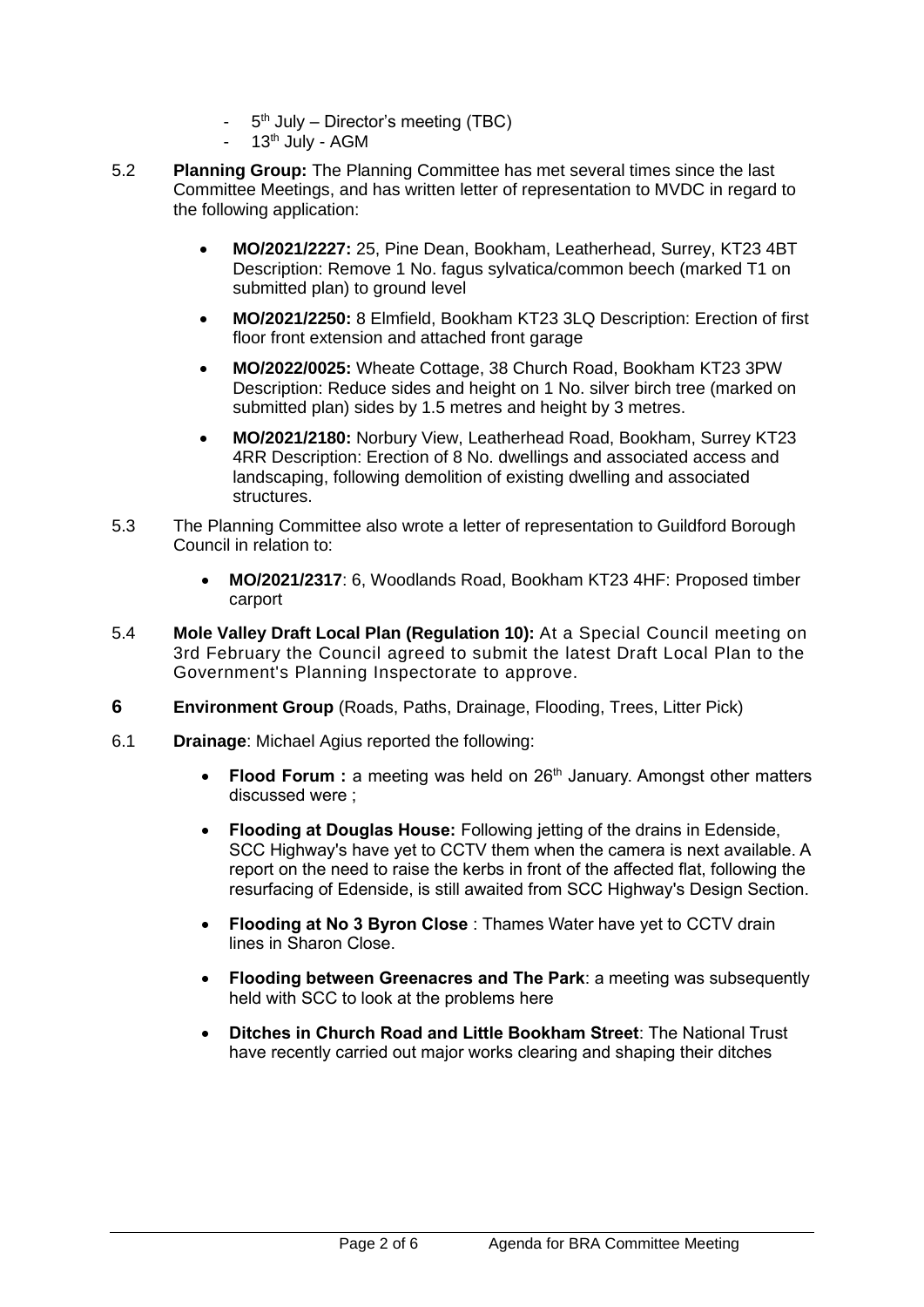- 6.2 **AONB Boundary Review:** Julia Dickinson has made a submission although is hasn't, as yet, appeared on their website. In summary, Julia covered the work done by Tree Wardens, the Wild Flower Verge Team and our Litter team as evidence that we look after and improve our environment, and requested that the catchment area for our chalk springs and streams are all included, not only to preserve the rural landscape but also our rare geological conditions that have influenced our farming heritage that dates back to Roman times. The restoration & preservation of chalk streams is a hot topic at DEFRA & EA, so combined with the River Mole being in the news for pollution reasons, it could lead to a project with them even if we fail on AONB extension. For more details click [here.](https://southcoastgis.maps.arcgis.com/apps/MapJournal/index.html?appid=1ab2260b98c944409cfa8732802ff6a6) Peter Seaward thanked Julia for her work on this matter.
- 6.3 **SCC's Local Cycling and Walking Infrastructure Plans:** Julia also pointed out the deadline for logging cycling and walking issues in MV on Surrey's LCWIP website is 11th February and the evaluation phase has already started.
- 6.4 **Litter Pick:** Margaret Lawson emailed to say that the litter pick on Sunday 6th February had 18 attendees, including 2 new people. 15 bags were collected as well as some metalwork. Photos have been sent to Ros at Look Local. Margaret also have reported the fly tip of approximately 30 mattresses on the public byway near the Dorking Road.
- 6.5 **Trees**: Frances Fancourt and the Tree Wardens are looking into:
	- planting a Jubilee Tree and Garden near the Great Bookham sign
	- planting a cherry tree avenue near the Lower Road Rec
- 6.6 Frances also said she and the other tree wardens met with SCC and MVDC officers and councillors to discuss a number of issues and came away encouraged that more approvals for planting trees would be approved in future. Grass cutting was also discussed.
- 6.7 **Bookham Station**: Andrew Matthews reported that he had spoken to South West Railways who had put the new bridge to help people with a disability had been put forward for consideration. Also, a tender has gone pout for a new display screen on Platform 1, and CIL funds might be considered if SWT do not fund.
- 6.8 **SCC Councillor Allocation:** Peter has submitted simple request for planting in the village for trees and shrubs. Clare also recommended an amount of £800. I have completed the forms and sent to SCC and am awaiting confirmation. I put a request for 6 tree and 10 shrubs.
- 6.9 **The Garstons Triangle**: It was noted that neither council cleared away the raked piles, and local residents are now planning to take the piles away. We hope that MVDC will soon start mowing there to neaten it up.
- 6.10 **Poleston Lacey**: Peter met with the Senior Programming and Partnerships Officer at Polesden Lacey regarding a possible future development of a vegetable garden and Poleden Lacey and using some local volunteers to help look after it.
- 6.11 **Hanging Baskets:** Andrew Matthews has done a good job in getting the traders to take this watering task over and so far we have supplied one watering machine so this job can be done without the use of ladders. A second machine has been purchased to enable all the three locations to be covered.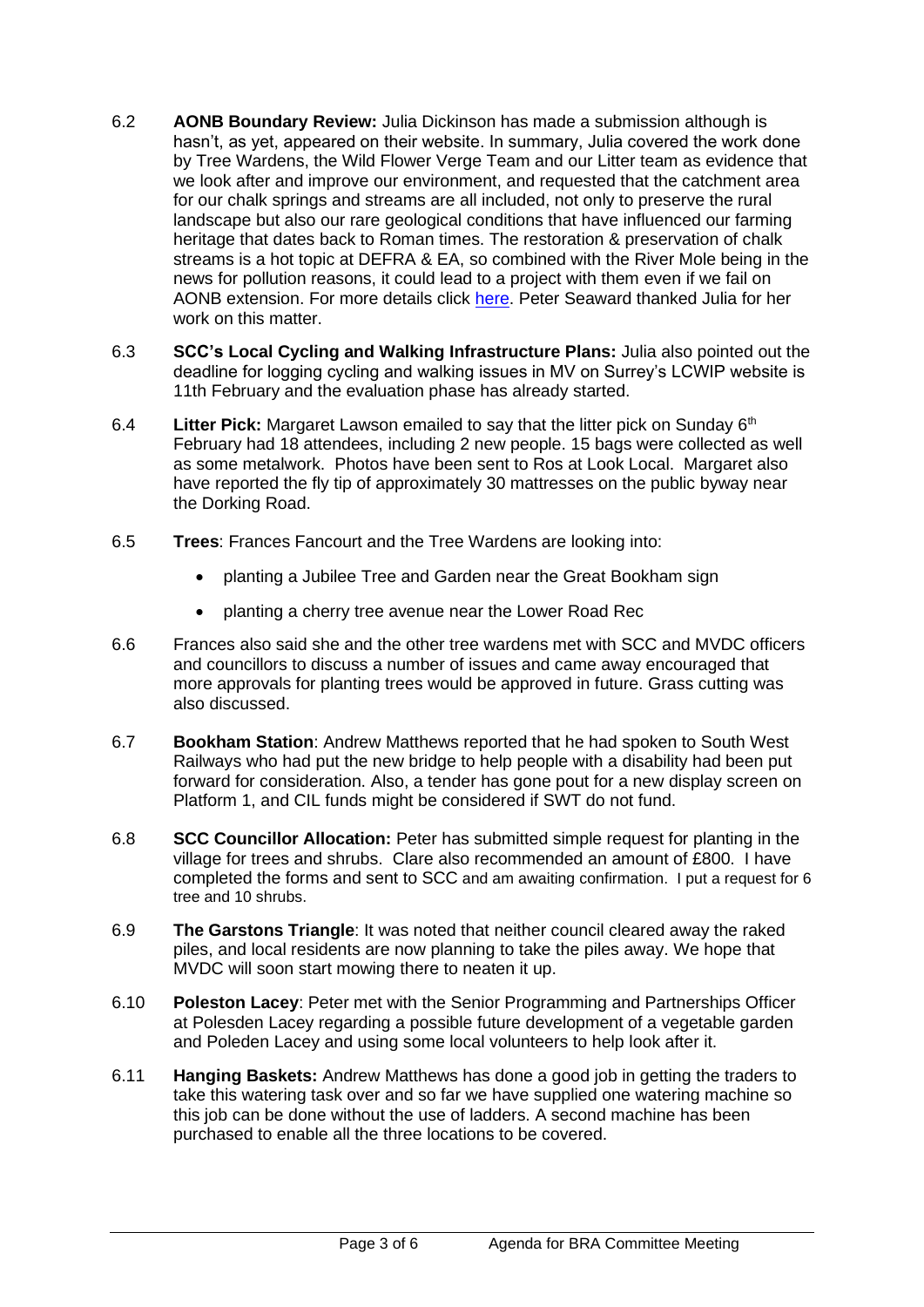- **7 Community Group** (Education, Police, Transport, Emergency Services, Health, Churches Together)
- 7.1 **Youth Centre Update**: David Cox said that the SCC design team has drafted plans for the inside of the new youth centre, and are now working on the external design. The new centre will be as 'green' as possible which will impact cost and perhaps some compromises on the building.
- 7.2 **Vehicle Activated Signs:** Clare Curran advised that this initiative should be moving forward soon now that the man responsible for the signs is back from leave.

### **8 Communications and Membership Group**

- 8.1 **Website:** Les Huett reported that new website has been in place for three months now and I am pleased with the responses I have received. I produced two videos for committee members so they can see what new features are on the site and also a guide for Committee Members Services.
	- [Committee Member's Services](https://vimeo.com/652529689/0d87799860) (PIN for communication requests mentioned in the video is 9890). Please take advantage and use these services to communicate your messages with our community. They are very easy to use.
	- [A guide to the refreshed BRA website](https://vimeo.com/655681837/16c0c46a5d)
- 8.2 In addition to the videos Les has created resources for Committee Members including the new logo, Word letterhead template, email signature and fonts and colours. If committee members need any of these, please let Les know and he will set you up with access.
- 8.3 One of the features on the site is a What's On /Events calendar and this is proving very popular with events coming in a daily basis.
- 8.4 Latest News updates in January have included: Surrey Police Streetsafe; Oak Processionary Month; Big Jubilee Lunch Street Parties; Garstons Triangle seating, MVDC updates.
- 8.5 Here are the stats for January which has been a quiet month. Interesting to note that most site visits use either an Apple iPhone or iPad when visiting the site.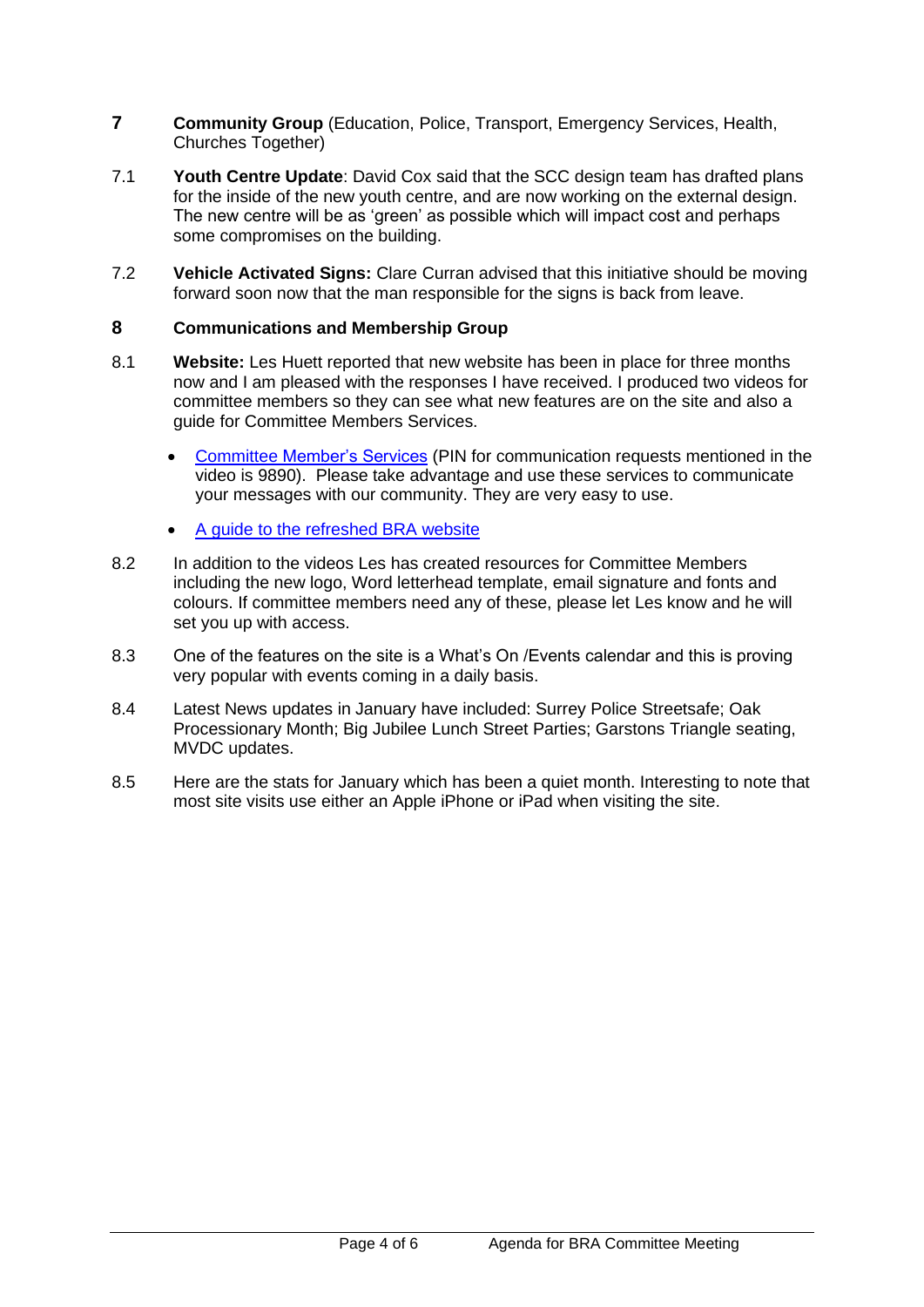|                        | Analytics                             | All accounts > Bookhams Residents A<br>All Web Site Data -                                                                                                                                   |  |                            | Q Try searching for "audience overview" |  |  |                                                                |                                 |                              |           |  |                  |  |
|------------------------|---------------------------------------|----------------------------------------------------------------------------------------------------------------------------------------------------------------------------------------------|--|----------------------------|-----------------------------------------|--|--|----------------------------------------------------------------|---------------------------------|------------------------------|-----------|--|------------------|--|
| ₳                      | Home                                  | <b>Audience Overview ♥</b>                                                                                                                                                                   |  |                            |                                         |  |  | S INSIGHTS<br><b>B</b> SAVE<br>$\leq$ SHARE<br><b>上 EXPORT</b> |                                 |                              |           |  |                  |  |
| 噩                      | Customization                         | <b>All Users</b>                                                                                                                                                                             |  |                            | + Add Segment                           |  |  |                                                                |                                 | Jan 1, 2022 - Jan 31, 2022 - |           |  |                  |  |
| <b>REPORTS</b>         |                                       | 100.00% Users                                                                                                                                                                                |  |                            |                                         |  |  |                                                                |                                 |                              |           |  |                  |  |
| $^\circledR$           | Realtime                              | Overview                                                                                                                                                                                     |  |                            |                                         |  |  |                                                                |                                 |                              |           |  |                  |  |
| ∸                      | Audience                              | VS. Select a metric<br>Users $\sqrt{*}$                                                                                                                                                      |  |                            |                                         |  |  |                                                                | <b>Hourly</b><br>Day Week Month |                              |           |  |                  |  |
|                        | Overview                              | <b>Users</b>                                                                                                                                                                                 |  |                            |                                         |  |  |                                                                |                                 |                              |           |  |                  |  |
|                        | <b>Active Users</b>                   | 150                                                                                                                                                                                          |  |                            |                                         |  |  |                                                                |                                 |                              |           |  |                  |  |
|                        | Lifetime Value <sup>BETA</sup>        |                                                                                                                                                                                              |  |                            |                                         |  |  |                                                                |                                 |                              |           |  |                  |  |
|                        | <b>Cohort Analysis</b><br><b>BETA</b> | 100                                                                                                                                                                                          |  |                            |                                         |  |  |                                                                |                                 |                              |           |  |                  |  |
| <b>Audiences</b><br>50 |                                       |                                                                                                                                                                                              |  |                            |                                         |  |  |                                                                |                                 |                              |           |  |                  |  |
|                        | <b>User Explorer</b>                  |                                                                                                                                                                                              |  |                            |                                         |  |  |                                                                | <b>Jan 30</b>                   |                              |           |  |                  |  |
|                        | ▶ Demographics                        | Jan 4<br>Jan 6<br><b>Jan 10</b><br>Jan 12<br><b>Jan 14</b><br><b>Jan 16</b><br><b>Jan 18</b><br><b>Jan 20</b><br><b>Jan 22</b><br><b>Jan 24</b><br><b>Jan 26</b><br>Jan 28<br>Jan 2<br>Jan 8 |  |                            |                                         |  |  |                                                                |                                 |                              |           |  |                  |  |
|                        | $\triangleright$ Interests            |                                                                                                                                                                                              |  |                            |                                         |  |  |                                                                | New Visitor Returning Visitor   |                              |           |  |                  |  |
|                        | ▶ Geo                                 | <b>New Users</b><br><b>Users</b>                                                                                                                                                             |  |                            | <b>Sessions</b>                         |  |  |                                                                |                                 |                              |           |  |                  |  |
|                        | ▶ Behavior                            | 457<br>414                                                                                                                                                                                   |  |                            | 645                                     |  |  |                                                                | 17.9%                           |                              |           |  |                  |  |
|                        | ▶ Technology                          |                                                                                                                                                                                              |  |                            |                                         |  |  |                                                                |                                 |                              |           |  |                  |  |
|                        | ▶ Mobile                              | Number of Sessions per User<br>Pageviews                                                                                                                                                     |  | Pages / Session            |                                         |  |  |                                                                |                                 |                              |           |  |                  |  |
|                        | ▶ Cross Device <sup>BETA</sup>        | 1.41<br>1,259                                                                                                                                                                                |  |                            | 1.95                                    |  |  |                                                                |                                 |                              |           |  |                  |  |
|                        | ▶ Custom                              |                                                                                                                                                                                              |  |                            |                                         |  |  |                                                                |                                 |                              | 82.1%     |  |                  |  |
|                        | ▶ Benchmarking                        | Avg. Session Duration<br><b>Bounce Rate</b>                                                                                                                                                  |  |                            |                                         |  |  |                                                                |                                 |                              |           |  |                  |  |
|                        | <b>Users Flow</b>                     | 00:01:20<br>65.58%                                                                                                                                                                           |  |                            |                                         |  |  |                                                                |                                 |                              |           |  |                  |  |
|                        |                                       |                                                                                                                                                                                              |  |                            |                                         |  |  |                                                                |                                 |                              |           |  |                  |  |
| ≻∙                     | Acquisition                           |                                                                                                                                                                                              |  |                            |                                         |  |  |                                                                |                                 |                              |           |  |                  |  |
| О                      | <b>Behavior</b>                       | <b>Demographics</b>                                                                                                                                                                          |  |                            | <b>Operating System</b>                 |  |  |                                                                |                                 | <b>Users</b>                 | % Users   |  |                  |  |
| H                      | Conversions                           | Language                                                                                                                                                                                     |  | 1. iOS                     |                                         |  |  | 46.17%<br>211                                                  |                                 |                              |           |  |                  |  |
|                        | Country                               |                                                                                                                                                                                              |  | 2. Windows                 |                                         |  |  | 21.44%<br>98                                                   |                                 |                              |           |  |                  |  |
| ್ಕ                     | <b>Attribution BETA</b>               | City<br><b>System</b><br><b>Browser</b>                                                                                                                                                      |  | 3. Android<br>4. Macintosh |                                         |  |  | 15.97%<br>73<br>12.47%<br>57                                   |                                 |                              |           |  |                  |  |
| Q                      | <b>Discover</b>                       |                                                                                                                                                                                              |  |                            |                                         |  |  |                                                                |                                 |                              |           |  |                  |  |
|                        |                                       |                                                                                                                                                                                              |  | 5. Linux                   |                                         |  |  | 16 3.50%                                                       |                                 |                              |           |  |                  |  |
| ≈                      | Admin                                 | <b>Operating System</b><br>$\mathbb F$                                                                                                                                                       |  | 6. Chrome OS               |                                         |  |  |                                                                |                                 |                              | 2   0.44% |  |                  |  |
|                        | K                                     | <b>Service Provider</b>                                                                                                                                                                      |  |                            |                                         |  |  |                                                                |                                 |                              |           |  | view full report |  |

- 8.6 **Email Service:** There were no campaigns in December or January. Subscriptions remain at 1,300.
- 8.7 **Social Media:** Facebook posts have reached 1837 Facebook users in January and there were 431 engagements from the posts. We have 659 followers. All the "Latest News" posts on the website are posted to the BRA Facebook page as well and cross posted to I Live In Bookham when appropriate.
- 8.8 **Look Local:** In the January edition the entry was "Persistence Pays Off" which was told the story of the Lower Road flooding and in February the seating at the Garstons.
- 8.9 **Membership**: With all matters for 2021 concluded, focus has turned to 2022 preparation. Activity will resume in earnest in April/May with the preparation of the Spring Newsletter which will be ready for distribution in early June. This will be coupled with our normal email campaign to our members who now subscribe online.

## **9 Any Other Business**

- 9.1 **MVDC Budget:** Peter asked Simon Edge to review the Council's budget for 2022/23. His notes are appended in Annex A. The budget can be found here: [https://www.molevalley.gov.uk/home/council/finances/proposed-budget-202223.](https://www.molevalley.gov.uk/home/council/finances/proposed-budget-202223) It was noted that to balance the budget, £200k had been moved from reserves.
- 9.2 **SCC Budget:** Clare Curran said that the Council's total budget is £1b, of which 50% goes on social care services. The increase for 2022/23 will be 5.99% which includes a Government precept of 3% for social care. A priority in the coming year will be mental health services, particularly for younger people.